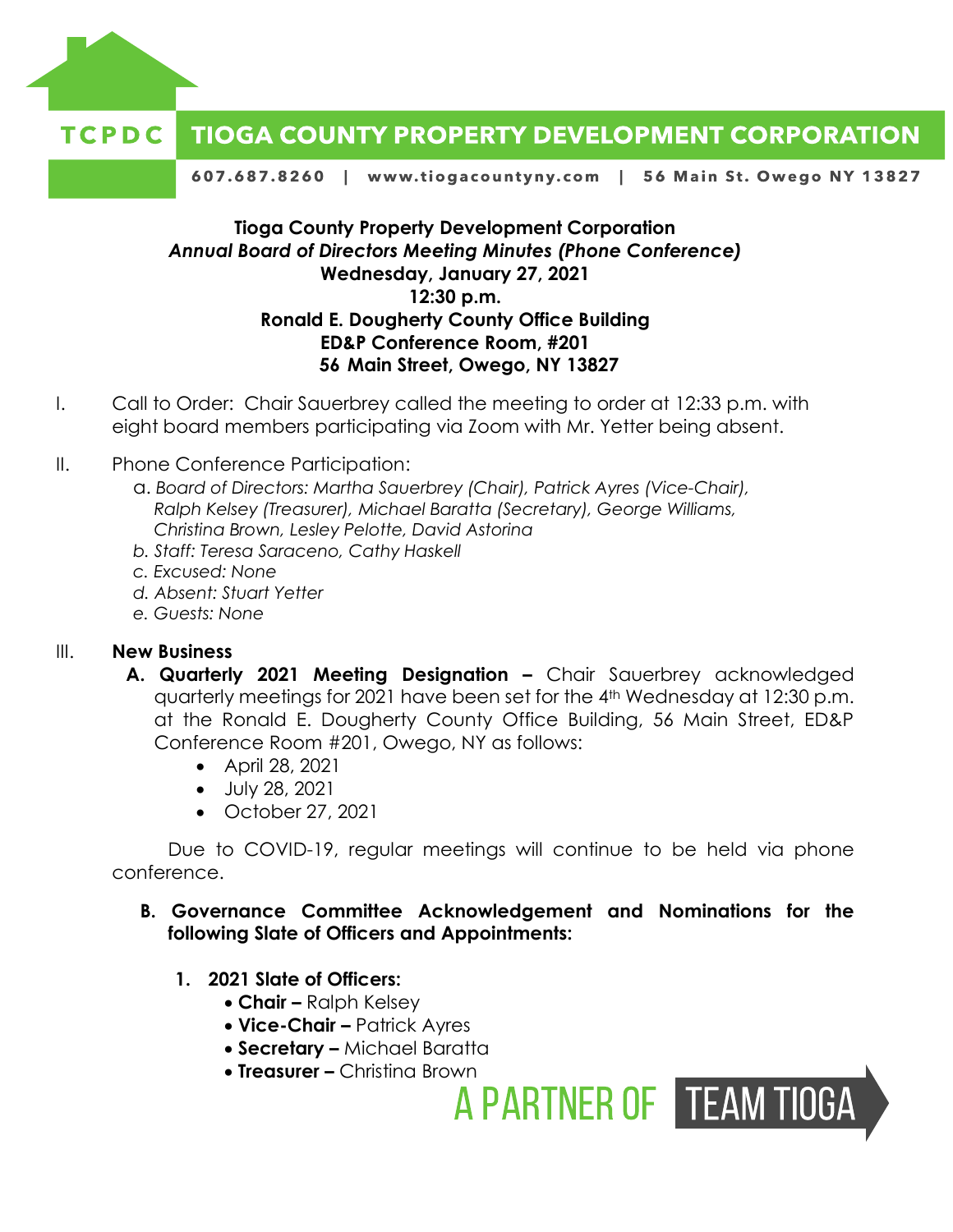**Motion to approve the 2021 Slate of Officers, as presented.** 

**P. Ayres/D. Astorina/Carried None Opposed Abstentions – None**

- **2. Committee Appointments:**
	- **Governance –** P. Ayres (Chair), S. Yetter, D. Astorina, L. Pelotte
	- **Audit –** P. Ayres (Chair), R. Kelsey, M. Baratta, G. Williams
	- **Finance –** C. Brown (Chair), R. Kelsey, P. Ayres, M. Baratta

### **3. Other Appointments:**

- **Freedom of Information Officer** Teresa Saraceno
- **Code of Ethics Officer** Joe Meagher
- **Internal Controls Officer** Jan Nolis

**Motion to approve the 2021 Committee and Other Appointments, as presented.** 

# **G. Williams/L. Pelotte/Carried None Opposed Abstentions – None**

- **4. Annual Policy and Guidelines Review for Completion at Time of Audit 2020 Approval -** Chair Sauerbrey acknowledged the following:
	- **Annual Renewal of TCPDC Mission Statement –** no changes upon renewal.
	- **Governance, Finance, and Audit Charters -** reviewed in July 2020 and found no changes indicated.
- **5. Mandatory NYS Authorities Budget Office (ABO) Member Training, Annual Tioga County Sexual Harassment Training, Policy Review and Attestation, Oaths of Office, and Financial Disclosures –** Chair Sauerbrey acknowledged that as of December 31, 2020, all TCPDC Board members are current with the above-referenced requirements. Chair Sauerbrey further reported the TCPDC Board of Directors are not aware of any conflict of interest incidents in 2020.

**C. Professional Service Appointments –** Chair Sauerbrey acknowledged the following professional service appointments:

**1. Audit Firm –** The Bonadio Group, LLC has contract in place for 2020/2021.

**2. Accounting Services –** Proposal for continued accounting services with Jan Nolis for 2021/2022. Of note, Ms. Saraceno reported the hourly rate increased from \$95.00 to \$100.00.

- **3. Legal Services -** Proposal for continued accounting services with Joe Meagher for 2021/2022.
- **4. Administrative Support Services –** Cathy Haskell to continue for 2021/2022.